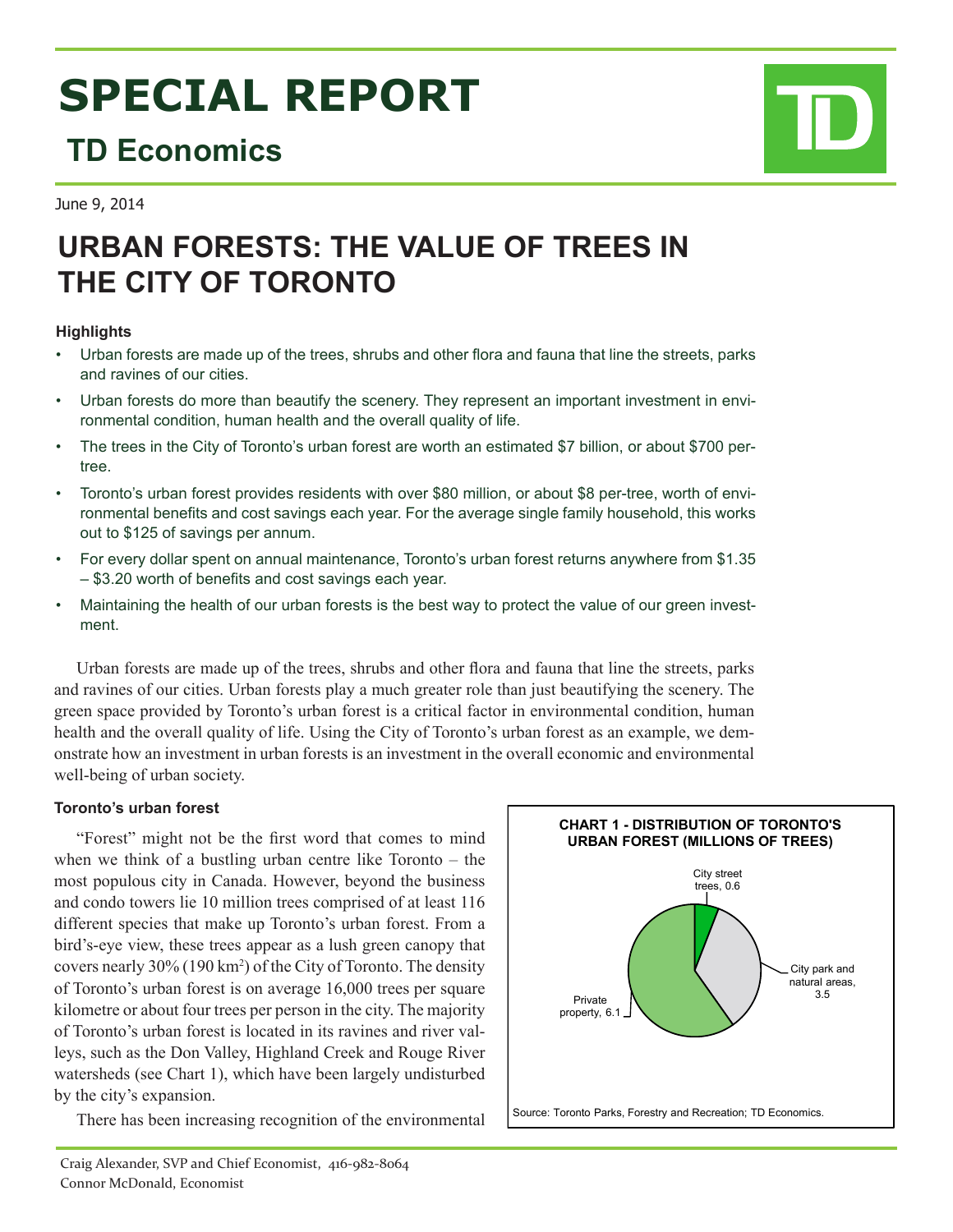| Table 1 - Annual benefits provided by Toronto's urban forest                                                                                                           |                                                                                                                     |                                                          |                     |                 |  |  |  |
|------------------------------------------------------------------------------------------------------------------------------------------------------------------------|---------------------------------------------------------------------------------------------------------------------|----------------------------------------------------------|---------------------|-----------------|--|--|--|
| <b>Benefit</b>                                                                                                                                                         | <b>Description</b>                                                                                                  | <b>Tangible benefit</b>                                  | \$ value (millions) | \$/tree         |  |  |  |
| Wet-weather flow                                                                                                                                                       | Reduced strain on water transportation and processing<br>infrastructure from rain and wet-weather flow intercepted. | 25,112,500 cubic metres                                  | \$53.95             | \$5.28          |  |  |  |
| Air quality                                                                                                                                                            | Air pollutants absorbed removed and avoided by street<br>trees.                                                     | 1.905 tonnes                                             | \$19.09             | \$1.87          |  |  |  |
| Energy savings                                                                                                                                                         | Energy saved through shading and climate moderation.                                                                | 749,900 MBTU of natural gas<br>41,200 MWH of electricity | \$6.42              | \$0.63          |  |  |  |
| Carbon<br>sequestration                                                                                                                                                | Carbon sequestered from the atmosphere and emissions<br>avoided through energy savings.*                            | 36,500 tonnes                                            | \$1.24              | \$0.12          |  |  |  |
| Energy emission<br>abatement                                                                                                                                           | Carbon emissions from fossil fuel power generation<br>avoided through climate moderation.                           | 17,000 tonnes                                            | \$0.58              | \$0.06          |  |  |  |
| Total benefit                                                                                                                                                          | Sum of economic benefits provided by urban forests.                                                                 |                                                          | \$81.29             | \$7.95          |  |  |  |
| Cost benefit ratio                                                                                                                                                     | Benefits to citizens for every \$ spent on maintenance.                                                             |                                                          |                     | $$1.35 - $3.20$ |  |  |  |
| Carbon avoided and sequestered is net of the emissions from the decomposition and maintenance of trees.<br>Source: Toronto Parks, Forestry & Recreation, TD Economics. |                                                                                                                     |                                                          |                     |                 |  |  |  |

and economic benefits urban forests provide in recent years. As a result, Toronto's urban forest is viewed as an investment in the economic and environmental wellbeing of the city. In the following, we describe the dollar value of some of the benefits provided by Toronto's urban forest. It's important to keep in mind that these values only quantify a portion of the overall value provided by urban forests. Many of the benefits that are important to communities – aesthetic values, recreational spaces, community importance – are difficult to quantify and are not included in our valuation.

#### **Valuing Toronto's urban forest**

With urban forests abundantly lining city streets, parks and ravines all around us, it's easy to forget that these trees have a monetary value. The replacement value (what it would cost to remove a tree and replant a similar one) of the 10 million trees that make up Toronto's urban forest is valued at over \$7 billion, or about \$700 per tree.

Beyond their value as a commodity, our urban forests provide a range of important environmental benefits that improve living standards, while also providing major cost savings to households.

### *Wet-weather flow reduction*

Urban forests help ease the burden of managing snow, rain and other wet-weather flow by intercepting falling precipitation in their canopy, increasing the amount of water absorbed into the ground, and reducing soil erosion. Wet-weather runoff carries pollutants into the city's water supply and, in situations of heavy rainfall, can overburden processing infrastructure, which strains equipment and

shortens its lifespan. This is ultimately very costly.

Each year, Toronto's urban forest intercepts an estimated 25 million cubic metres of wet-weather flow. The annual cost savings this provides through reducing burdens on processing infrastructure and mitigating property damage is valued at over \$50 million (see Table 1) – although differences in land use and the distribution of trees in Toronto mean that the benefits of slowing wet-weather flow are more pronounced in some areas than others.

### *Air quality*

Urban forests produce oxygen, absorb air pollutants, and capture particulate matter like dust, ash, dirt and pollen in their canopy. Toronto's urban forest removes about one-quarter of the annual emissions produced by industry within the city – that's about 1,900 metric tons of air pollution removed from the atmosphere annually. Comparatively speaking, the amount of particulate matter removed by Toronto's urban forest each year is equivalent to the amount released by over one million automobiles or 100,000 single family homes (See Table 2).

 It is possible to place a monetary value on the indirect benefits provided by pollution removal provided by urban forests. The value of pollution removal is based on the externality costs of pollution, which are the avoided economic damages that air pollution would place on society through its impact on the population. Moreover, we can place a price on the pollution captured by urban forests relative to what it would cost to remove the same amount using technology. By using these techniques, we can estimate that the amount of air pollution abated by Toronto's urban forest generates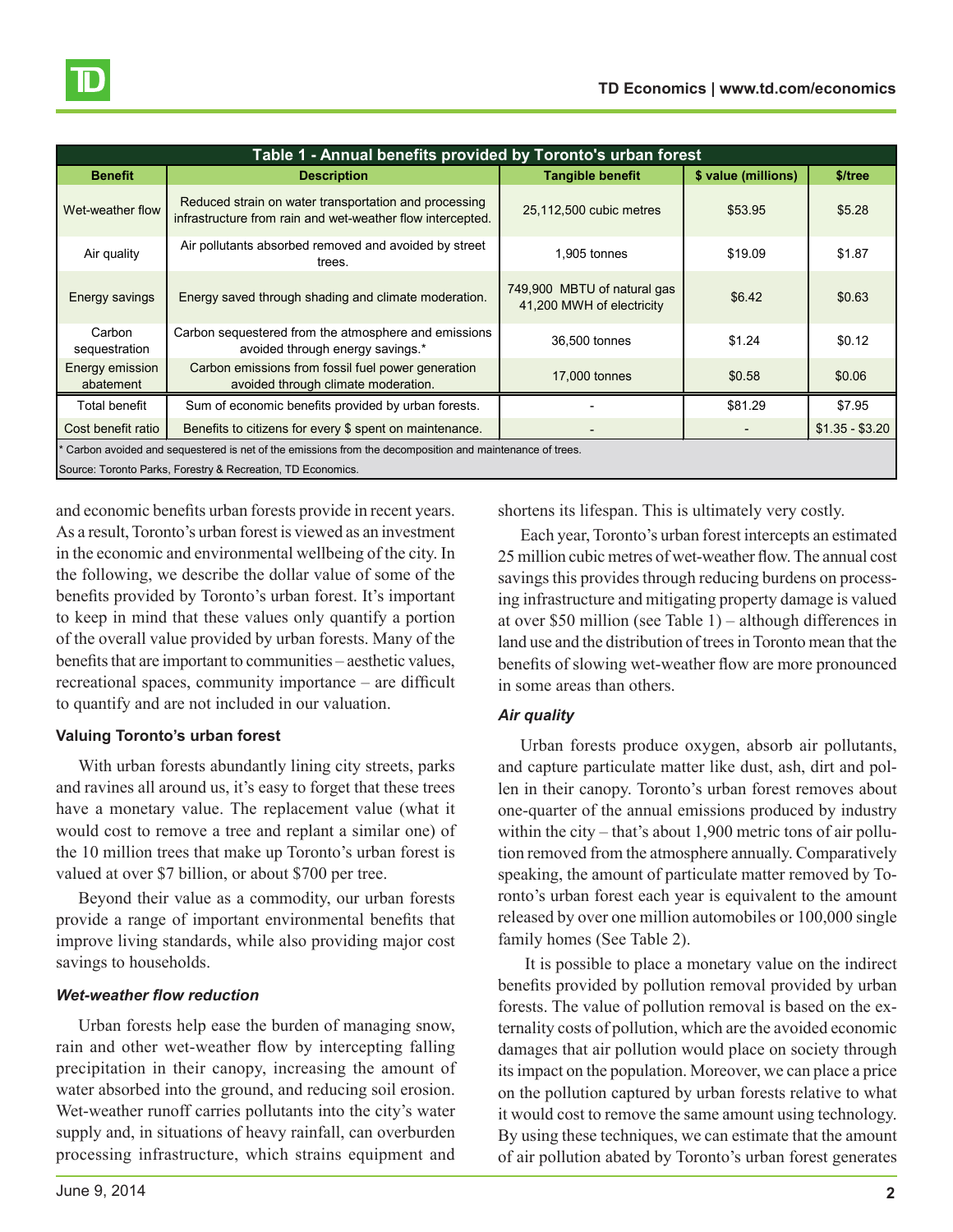| Table 2 - Air pollution removed by Toronto's urban<br>forest                                                                                                                   |                           |                                                        |                                                                |  |  |  |
|--------------------------------------------------------------------------------------------------------------------------------------------------------------------------------|---------------------------|--------------------------------------------------------|----------------------------------------------------------------|--|--|--|
| <b>Pollutant removed</b>                                                                                                                                                       | <b>Tonnes</b><br>per-year | <b>Equivalent</b><br>annual<br>automobile<br>emissions | <b>Equivalent</b><br>annual single<br>family home<br>emissions |  |  |  |
| Carbon stored                                                                                                                                                                  | 1.1 million*              | 733,000                                                | 367,900                                                        |  |  |  |
| Carbon sequestered                                                                                                                                                             | 10                        | 30,900                                                 | 15,500                                                         |  |  |  |
| Carbon monoxide                                                                                                                                                                | 10                        | 44                                                     | 180                                                            |  |  |  |
| Nitrogen oxides                                                                                                                                                                | 297                       | 20,700                                                 | 13,800                                                         |  |  |  |
| Sulfur dioxide                                                                                                                                                                 | 62                        | 99.900                                                 | 1,700                                                          |  |  |  |
| Particulate matter                                                                                                                                                             | 357                       | 1.047.000                                              | 101,100                                                        |  |  |  |
| * Refers to the total amount carbon stored in woody tissues of Toronto's urban<br>forest - not an annual value.<br>Source: Toronto Parks, Forestry & Recreation; TD Economics. |                           |                                                        |                                                                |  |  |  |

an annual savings of \$19 million – just under \$2 per tree (see Table 1).

#### **Climate moderation and energy savings**

Depending on where they are planted, trees can reduce the energy consumption of buildings by providing shade, evaporative cooling and blocking winter winds. Properly situating trees around a structure can reduce air-conditioning needs in warm seasons by one third and heating requirements in cooler seasons by one quarter. In fact, the annual net cooling effect of a young healthy tree is equivalent to ten room-sized air conditioners operating twenty hours a day. Climate moderation provided by urban forests lowers energy demand for cooling and heating, which can translate into a cost savings for households and businesses. Energy savings provided by climate moderation can also improve air quality by reducing reliance on some emission intensive energy sources.

Every year, Toronto's urban forest abates 750,000 MBTU of natural gas consumption and over 40,000 MWH of electricity. That works out to a \$6.5 million/year energy savings for businesses and households (see Table 1). Reduced energy consumption also avoids 17,000 tonnes of greenhouse gas emissions from emission intensive energy sources each year, providing an additional annual savings of \$400,000 to \$600,000. On their own, these effects might seem small, but over the long term, these benefits make a significant contribution to environmental wellbeing.

#### **Carbon storage and sequestration**

Urban forests play an important role in mitigating the effects of climate change through the storage and sequestration of carbon. As trees grow, they naturally remove carbon from the atmosphere and store it within their woody tissues. The total amount of carbon currently stored in Toronto's urban forest is estimated at 1.1 million tonnes. To put this in perspective, this is equivalent to the amount of carbon emitted by 700,000 automobiles each year (see Table 2). In addition to carbon storage within woody tissue, urban forests also sequester carbon from the atmosphere through the photosynthesis process. Every year, the City of Toronto's urban forest sequesters over 46,000 tonnes of carbon, which is equivalent to the annual carbon emissions from 31,000 automobiles or 16,000 single family homes (see Table 2).

The value of carbon stored within the woody tissues of Toronto's urban forest is estimated to be between \$27 and \$37 million – to put this in perspective, that's about  $$160,000 - $230,000$  per square kilometre. In addition, the total amount of carbon sequestered by Toronto's urban forest through photosynthesis is valued at \$1 to \$1.5 million per annum.

#### **Property values**

An additional benefit of urban forests is that they increase the property values of land, support higher rents and generate more property tax revenue. In some locations, rental rates of commercial office properties are about 7% higher on sites having a high quality landscape that includes trees. A study of New York City also reported that having trees on, or near, property generates an additional US\$90 in property taxes. While it's hard to pin down the exact amount our urban forests contribute to property values in Toronto, there is a clear correlation between residential property values and proximity to trees and green space.

#### **Maintaining our urban forests**

Not all trees are created equal, and the benefits they provide vary, depending on size and species. But, as a general rule of thumb, we can say bigger is better. Large, healthy

| Table 3 - Air effects of average tree in Toronto by<br>size    |                              |                                  |                                         |  |  |  |
|----------------------------------------------------------------|------------------------------|----------------------------------|-----------------------------------------|--|--|--|
| <b>Diameter</b><br>οf<br>tree                                  | <b>Carbon stored</b><br>(kg) | Carbon<br>sequestered<br>(kg/yr) | <b>Pollutants</b><br>removed<br>(kg/yr) |  |  |  |
| 0cm - 15cm                                                     | 9                            |                                  | 0.1                                     |  |  |  |
| 15cm - 30cm                                                    | 89                           | 6                                | 0.3                                     |  |  |  |
| 30cm - 45 cm                                                   | 283                          | 12                               | 0.5                                     |  |  |  |
| 45cm - 60 cm                                                   | 655                          | 19                               | 0.7                                     |  |  |  |
| 60cm - 75cm                                                    | 1176                         | 29                               | 1.0                                     |  |  |  |
| $> 75$ cm                                                      | 2709                         | 52                               | 1.8                                     |  |  |  |
| Source: United States Department of Agriculture, TD Economics. |                              |                                  |                                         |  |  |  |